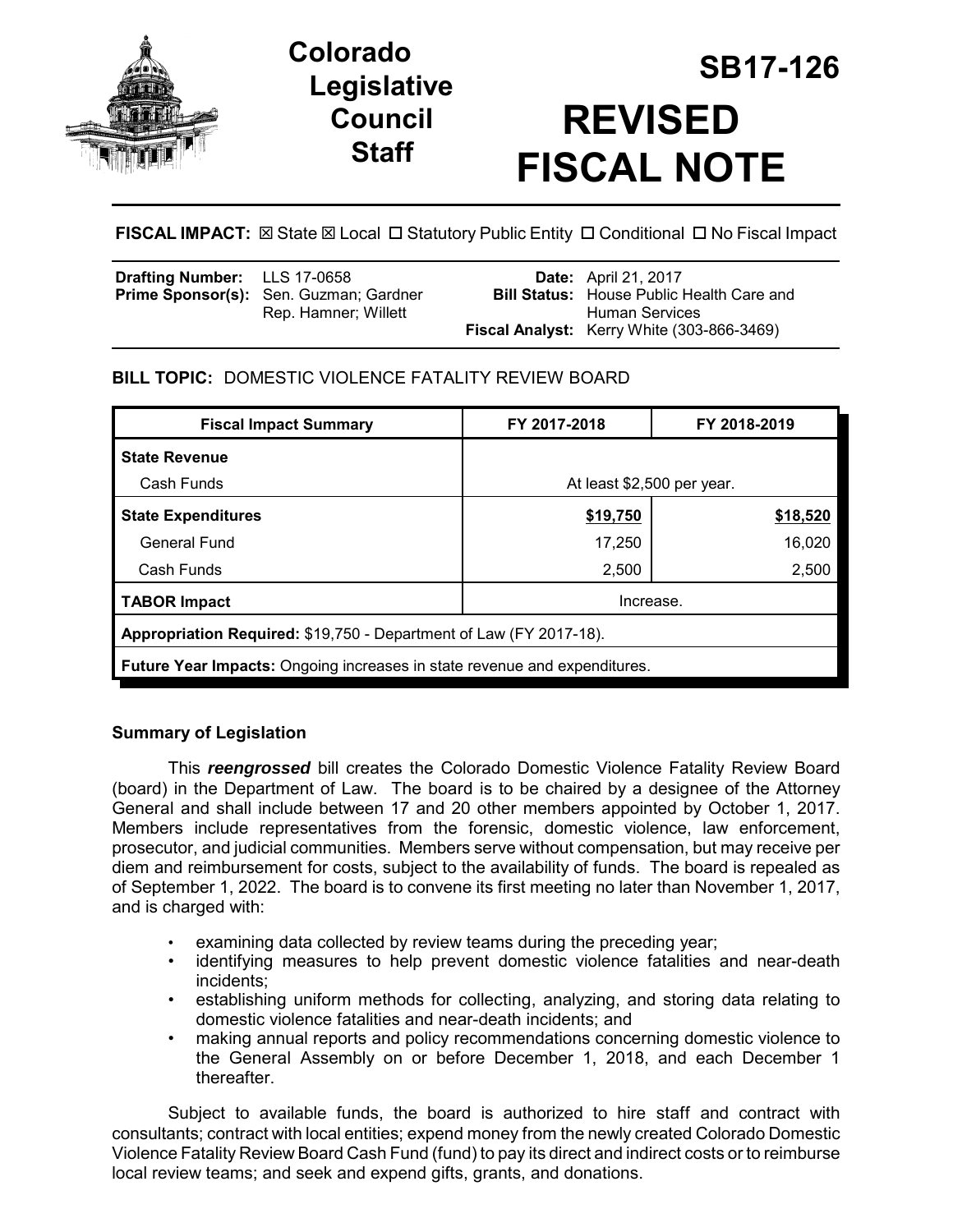*Local and regional domestic violence fatality review teams.* The bill authorizes a city, county, or district court to establish a review team consisting of certain subject matter experts to review fatal and near-fatal incidents of domestic violence and related matters, but not more than one team shall be created in each judicial district. If a local or regional child fatality prevention review team is created, it may also operate as a domestic violence review team. Each review team is to determine its own structure and activities, but shall use an uniform methods for collecting, analyzing, or storing data established by the board. On or before September 1, 2018, and each September 1 thereafter, each local review team is to submit its data and recommendations to the board.

*Access to records.* The bill authorizes the board and any review teams, in accordance with state and federal law, to access records and information relevant to a review of a domestic violence fatality in the custody of a state or local government agency. Mental health and substance abuse records are only available with the consent of the appropriate parties.

**Confidentiality.** All board and review team meetings and activities, notes, statements, heath information, and records are confidential and not subject to the Colorado Open Records Act, subpoena, discovery, or introduction as evidence in any civil or criminal proceeding, unless the information was obtained from another source that is separate and apart from the board or review teams. Each member of the board, a review team, and invited participant at a meeting is required to sign a confidentiality statement and is exempt from examination in a civil or criminal proceeding. A person who knowingly violates the confidentiality requirements commits a class 3 misdemeanor.

#### **Comparable Crime**

Legislative Council Staff is required to include certain information in the fiscal note for any bill that creates a new crime, changes the classification of an existing crime, or changes an element of the existing crime that creates a new factual basis for the offense. This bill creates a new crime for release of confidential information. For comparison purposes, two similar crimes exist in statute: release of confidential materials and release of data of information contained in records and reports of child abuse or neglect. Both of these offenses are class 1 misdemeanors. There have been zero convictions of either offense over the past three years. For this reason, the fiscal note assumes few convictions will occur under Senate Bill 17-126.

#### **State Revenue**

Beginning in FY 2017-18, this bill will increase state cash fund revenue by at least \$2,500 per year, as described below.

*Gifts, grants, and donations.* The bill is expected to increase state cash fund revenue by about \$2,500 per year in gifts, grants, and donations, credited to the newly created fund. Any receipts are exempt from TABOR.

*Background checks.* The bill requires that each member of the board submit his or her fingerprints to the Colorado Bureau of Investigation in the Department of Public Safety for a background check. The fee for this check is currently \$39.50, credited to the Identification Unit Cash Fund.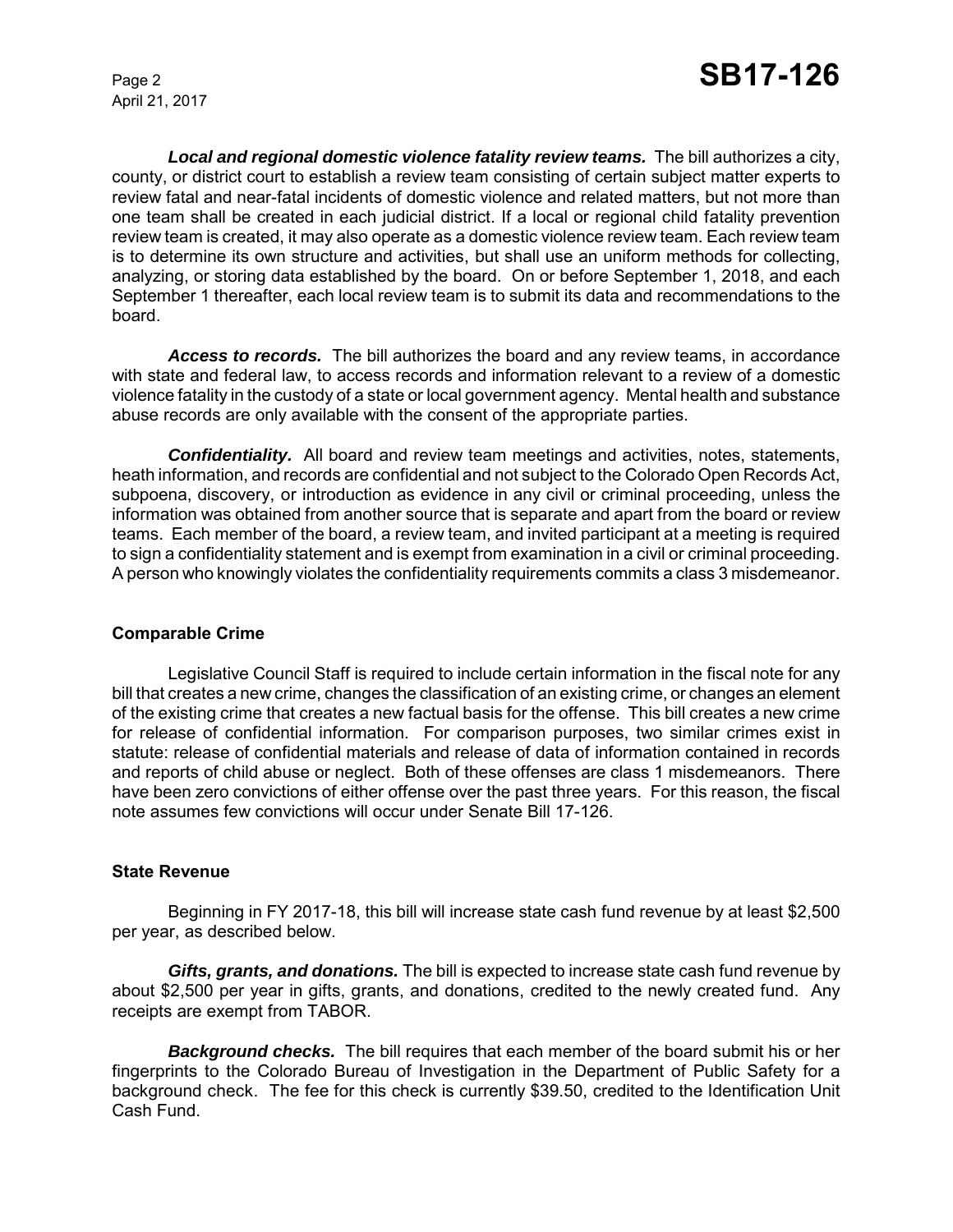*Criminal filings.* To the extent that this bill results in additional convictions, it will increase state revenue by a minimal amount, credited to the Fines Collection Cash Fund in the Judicial Department. The fine penalty for a class 3 misdemeanor is \$50 to \$750. Because the courts have the discretion of incarceration, imposing a fine, or both, the precise impact to state revenue cannot be determined. However, based on the low number of criminal fines imposed in 2016, the fiscal note assumes that any revenue generated is likely to be minimal.

*Court and administrative fees.* Based on similar offenses, this bill may also increase state fee revenue by a minimal amount each year. Fees are imposed for a variety of court-related costs, which vary based on the offense and the type of court. Typical fees may include such items as probation supervision, drug or sex offender surcharges, genetic testing, victim compensation, late fees, and other administrative fees.

#### **TABOR Impact**

This bill may increase state revenue from background check and court-related fees, which will increase the amount of money required to be refunded under TABOR for FY 2017-18 and FY 2018-19. TABOR refunds are paid out of the General Fund.

#### **State Expenditures**

This bill is expected to increase state expenditures by \$19,750 in FY 2017-18 and \$18,520 in FY 2018-19 and future years. Costs are shown in Table 1 and discussed below.

| Table 1. Expenditures Under SB17-126               |            |            |  |  |
|----------------------------------------------------|------------|------------|--|--|
| <b>Cost Components</b>                             | FY 2017-18 | FY 2018-19 |  |  |
| Contract Labor                                     | \$13,750   | \$13,750   |  |  |
| <b>Operating Expenses and Capital Outlay Costs</b> | 6,000      | 4,770      |  |  |
| <b>TOTAL</b>                                       | \$19,750   | \$18,520   |  |  |

*Department of Law.* Costs include \$13,750 in annual contract labor to facilitate data gathering and to prepare the required reports. First-year capital outlay costs of \$1,230 are included as are annual operating costs of \$4,770. Operating costs include telephone, printing, and travel expenses to meet with local review teams and provide meals for board meetings. It is assumed that board members will not be reimbursed for travel or other related expenses and the Department of Law will not pay for background checks.

*Background checks.* The bill increases workload and expenditures within the Colorado Bureau of Investigation to conduct background checks on up to 20 individuals in FY 2017-18, and future years as needed. This analysis assumes that the fee charged to perform the background check will cover the amount reimbursed the Federal Bureau of Investigation and its workload.

*Agencies named to the board.* Workload will increase for representatives of state agencies appointed to the board. This includes staff from the Departments of Human Services, Public Health and Environment, Judicial, and possibly other agencies. These workload impacts are assumed to be minimal and not require any adjustments in appropriations for any state agency.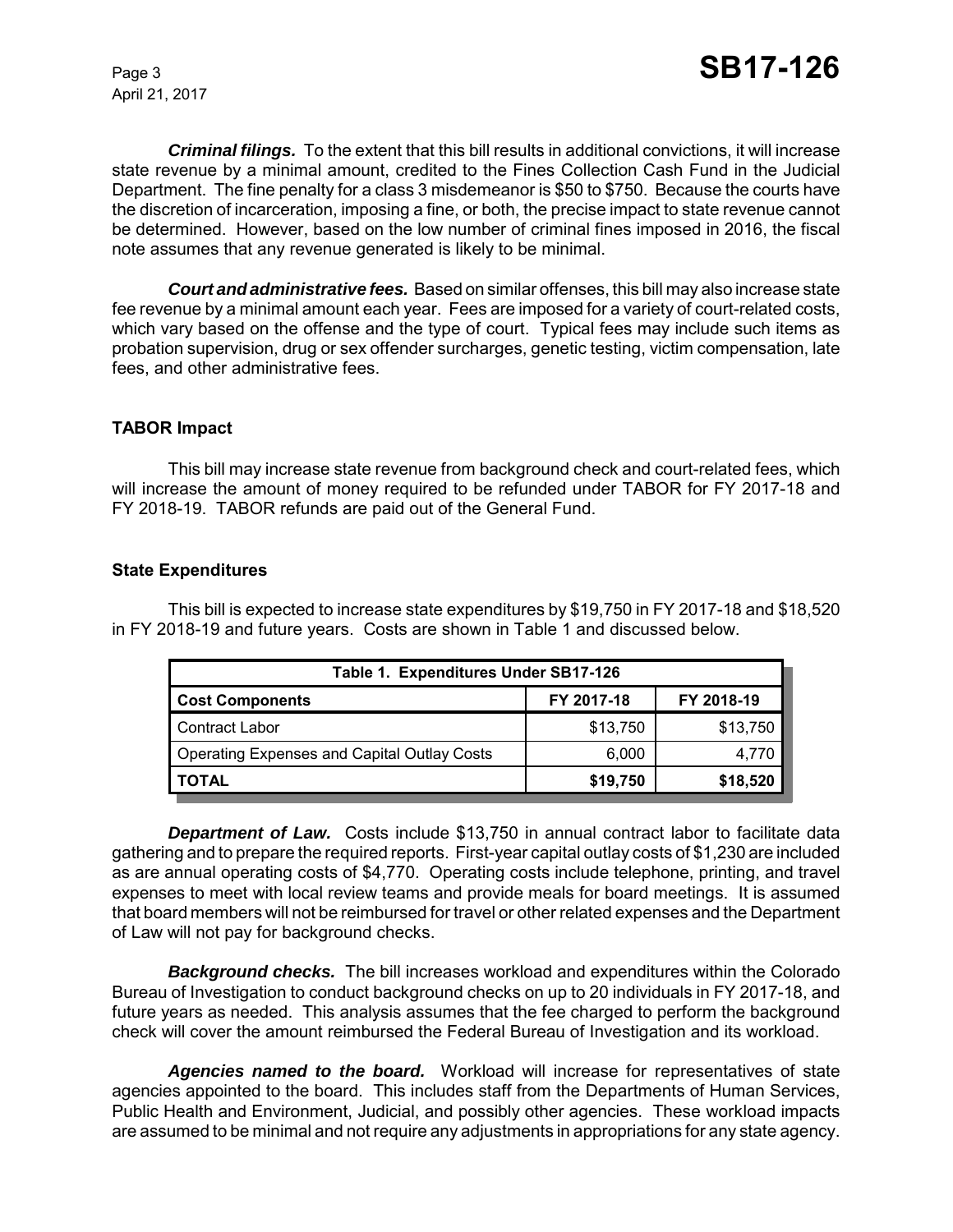*Judicial Department.* The bill creates a class 3 misdemeanor for release of confidential information. The fiscal note assumes any future filings will be negligible. To the extent that they occur, workload and costs may increase for trial courts, probation services, and agencies that provide representation to indigent offenders, including the Office of the State Public Defender and the Office of the Alternate Defense Counsel.

#### **Local Government Impact**

This bill will affect local governments in several ways, as discussed below.

*Board and review team participation.* Workload and costs will increase for local governments that have representatives serving on the board, or which choose to form local review teams. These impacts have not been estimated, but are assumed to be minimal.

*Misdemeanor offenses.* First, the bill increases workload for district attorneys to prosecute any new class 3 misdemeanors under the bill. Second, to the extent that this bill increases misdemeanor convictions and offenders are sentenced to jail, costs will increase. Under current law, a court may sentence an offender to jail for a class 3 misdemeanor for a period of up to six months. Because the courts have the discretion of incarceration or imposing a fine, the precise impact at the local level cannot be determined. The cost to house an offender in county jails varies from about \$53 to \$114 per day. It is assumed that the impact of this bill will be minimal.

*Denver County expenditures.* The bill may result in an increase in workload for the Denver County Court, managed and funded by the City and County of Denver. The court will try misdemeanor cases under the bill. Probation services in the Denver County Courts may also experience a minimal increase in workload to supervise persons convicted under the bill.

#### **Effective Date**

The bill takes effect August 9, 2017, if the General Assembly adjourns on May 10, 2017, as scheduled, and no referendum petition is filed.

#### **State Appropriations**

For FY 2017-18, the bill requires and includes a General Fund appropriation of \$17,250 and an appropriation of \$2,500 from the Colorado Domestic Violence Review Board Cash Fund for the Department of Law.

#### **State and Local Government Contacts**

| Corrections            | Counties                             |
|------------------------|--------------------------------------|
| <b>County Coroners</b> | <b>District Attorneys</b>            |
| <b>Human Services</b>  | <b>Information Technology</b>        |
| Judicial               | Law                                  |
| <b>Municipalities</b>  | <b>Public Health and Environment</b> |
| <b>Public Safety</b>   | <b>Sheriffs</b>                      |
|                        |                                      |